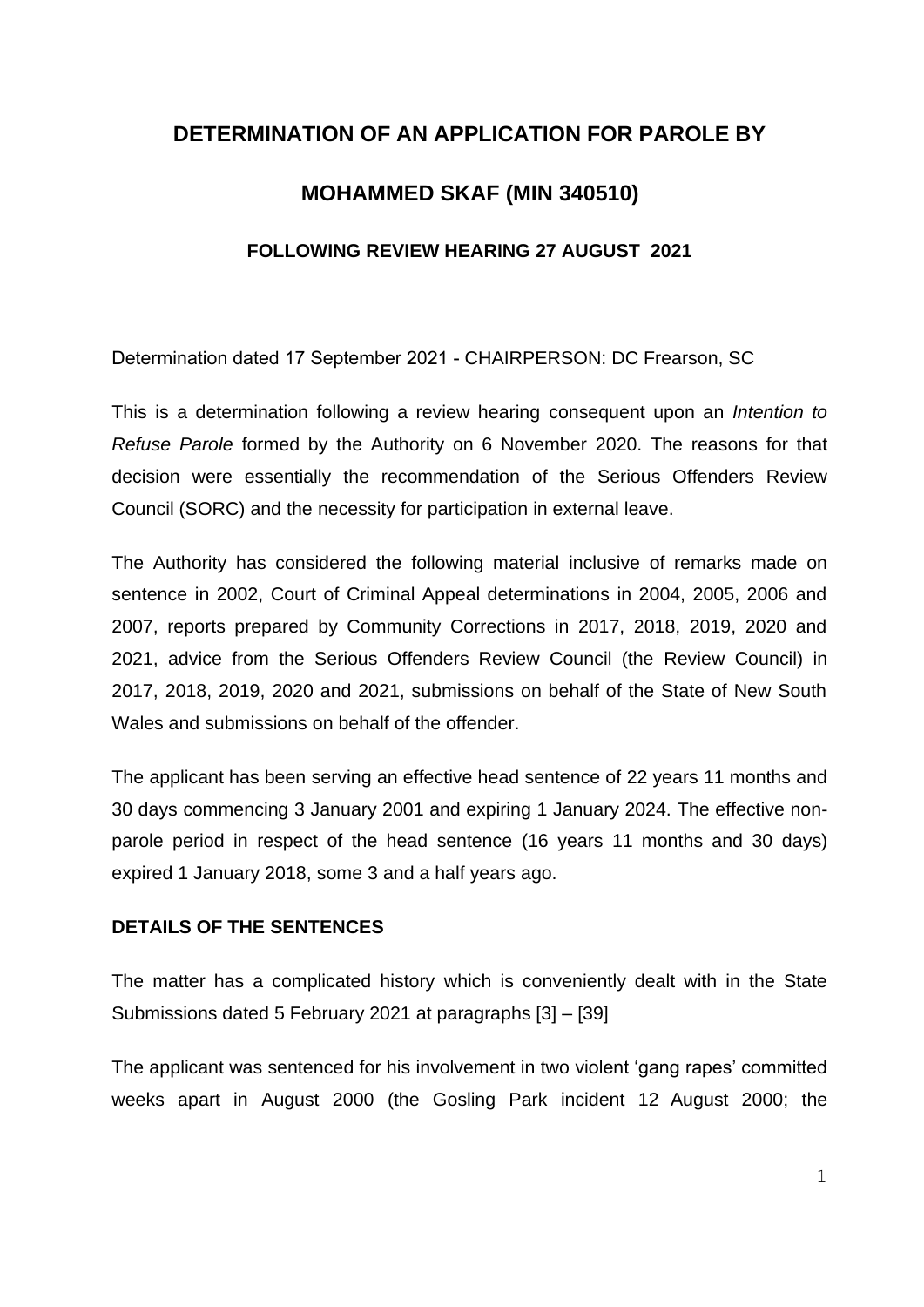complainant being a 16-year-old school student) and the train incident on 30 August 2000, the complainant being 17 years old.

The overall term of imprisonment ultimately imposed was 22 years 11 months and 30 days with an effective non-parole period of 16 years 11 months and 30 days.

The applicant is presently serving the unexpired sentence of 12 years with a nonparole period of 6 years commencing 2 January 2012 for *aid and abet aggravated sexual intercourse without consent*. That sentence was imposed on appeal by the Court of Criminal Appeal on 17 December 2008 in relation to Gosling Park matter.

Judge Finnane QC DCJ originally sentenced the applicant on 10 October 2001 in respect of both incidents: Judge's Sentencing Remarks (JSRs) 10 October 2002. Subsequently the Court of Criminal Appeal quashed the conviction regarding the Gosling Park matter on 6 May 2004 (the charge then described as *accessory before the fact to aggravated sexual intercourse without consent*).

On 16 September 2005 the Court of Criminal Appeal allowed a sentence appeal regarding the incident of 30 August 2000 (two offences of *detain for advantage* and two offences of *aggravated sexual intercourse without consent*).

On 28 July 2006 Matthews J sentenced the applicant following a re-trial on the Gosling Park matter, the offence being described as both '*accessory before the fact to aggravated sexual intercourse without consent'* and as '*aiding and abetting'*.

Subsequently, the Court of Criminal Appeal on 17 December 2008 allowed an appeal in relation to the sentence imposed by Matthews J. The form of the indictment is set out in paragraph [2] as *accessory before the fact to aggravated sexual intercourse without consent*.

#### **JUDICIAL COMMENTS REGARDING THE CONDUCT OF THE APPLICANT**

#### **Judge Finnane QC DCJ**

His Honour commented: *"As the facts show, he, although quite young, is a vicious, cowardly bully, arrogant and a liar, as well as being a rapist".*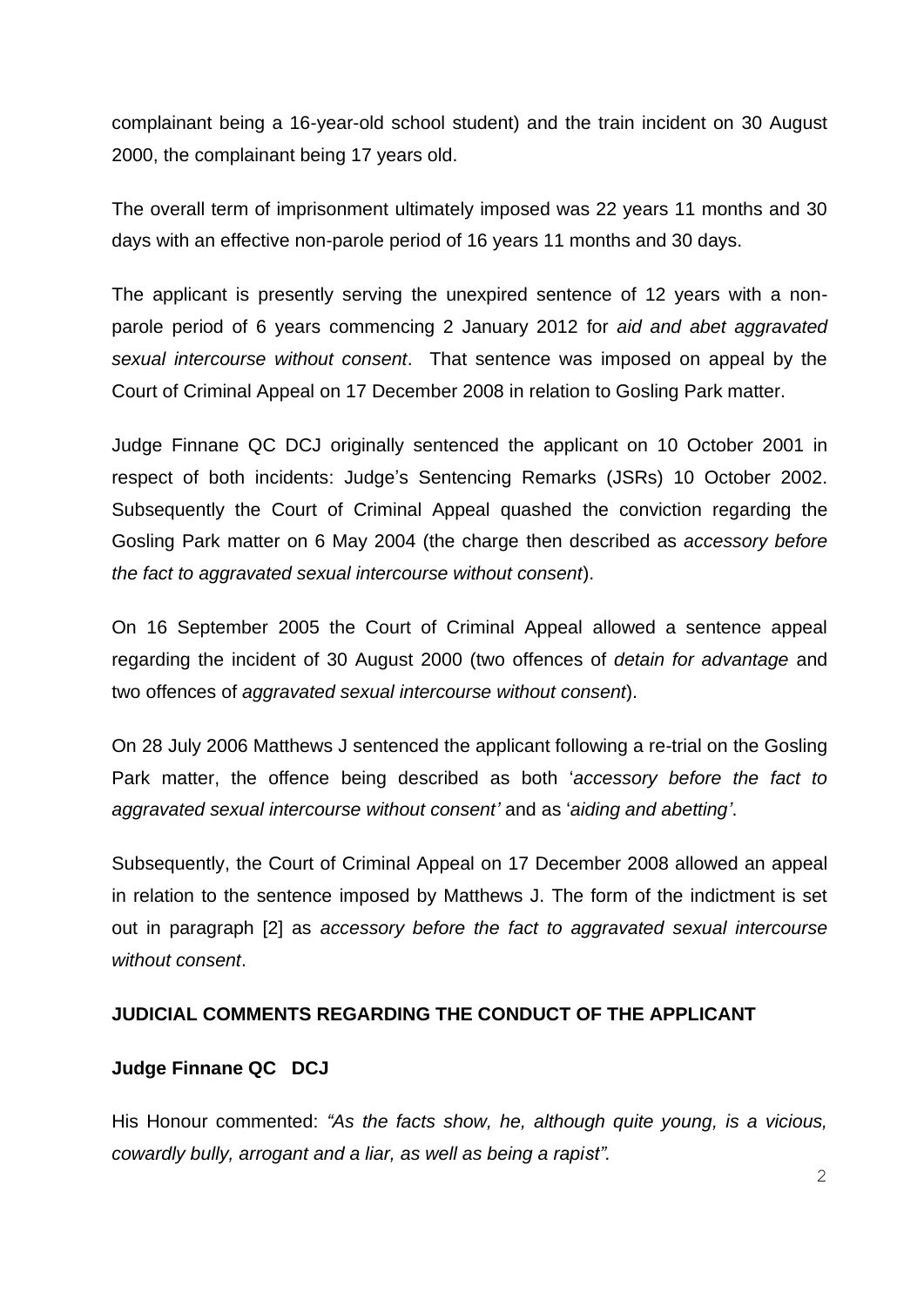The Sentencing Judge accepted Bilal Skaf was the leader but that the applicant also took a leadership role. The gang members were said to have treated their victims with callous indifference and considerable cruelty. The applicant was described as a menace to civilized society.

**The Gosling Park, Greenacre incident** is detailed in the remarks on sentence, pages 7-12.

The Sentencing Judge concluded that the applicant was actively involved in planning the events that led to Bilal Skaf sexually assaulting the complainant. The Judge concluded that the applicant used his friendship with the complainant and her mother's trust in him to lure the complainant away from the safety of her house so that his brother and companions could sexually assault her.

**The 30 August 2000** incident is detailed in the remarks on sentence, pages 13-20

The Sentencing Judge described the sexual assault of the complainant in the toilet at Marion Street, Bankstown where she was sexually assaulted by four men, one of them assaulting her twice.

The applicant was described as the 'leader of the pack' that cornered her in the toilets and commenced the process of gang rape.

The applicant, aged 17, was the leader of the men who had approached the complainant on the train. It was the applicant who took her phone and led her to go to the Marion Street toilets. He pushed her face against the wall and asked her if she liked it "*Leb style*". He later demanded sex for the return of the phone.

The graphic and disturbing details of what ensued are set out. The offences were said to be violent, degrading and disgusting. On any view they were horrendous.

The Sentencing Judge also found that the applicant had no contrition and continued to blame the victims. He had proved himself to be an arrogant and nasty individual in custody.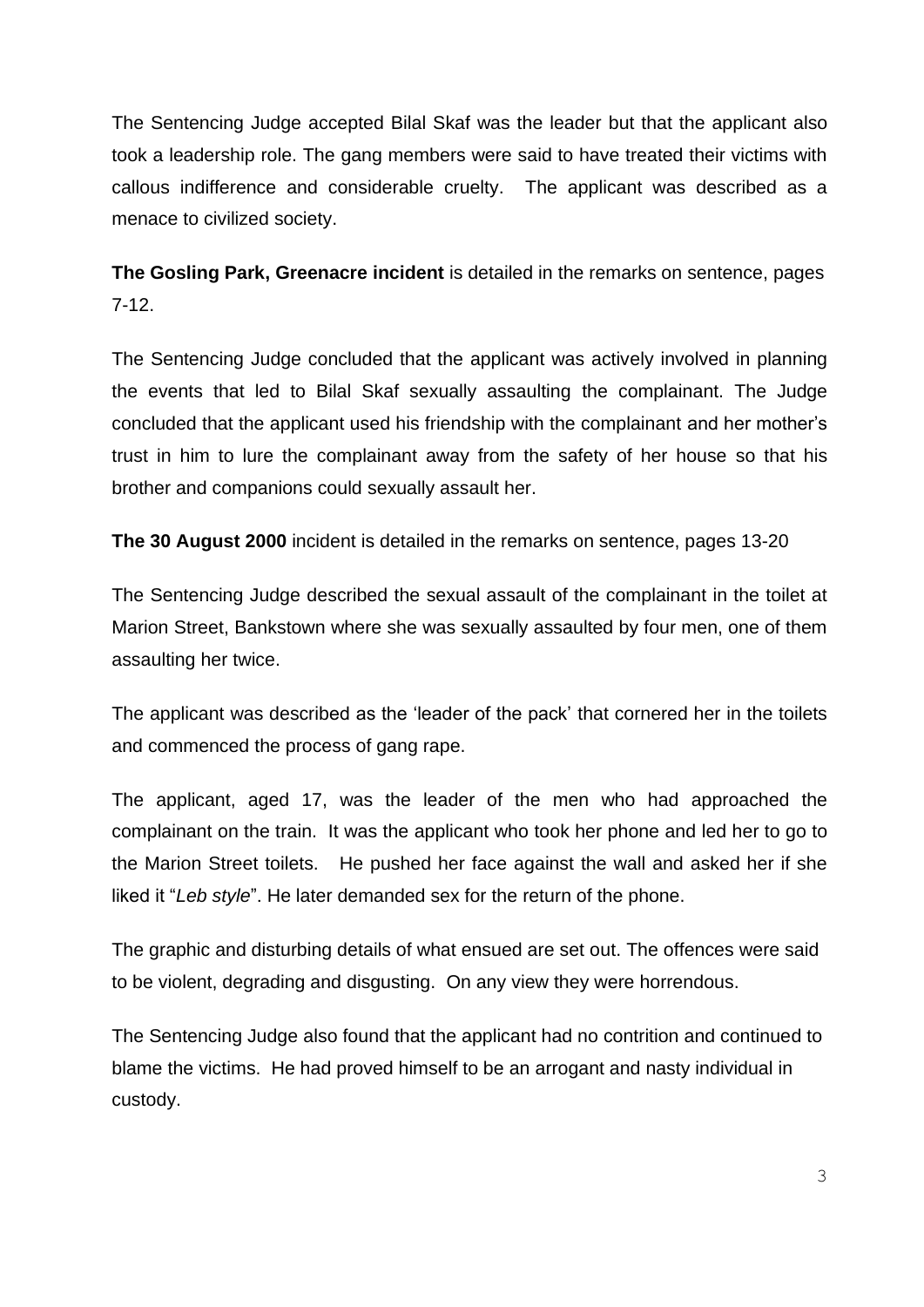Nevertheless His Honour found that he had some prospects of rehabilitation because of his youth. There was a finding of special circumstances.

### **Matthews J**

Matthews J concluded that the jury verdict regarding Gosling Park meant that the role of the applicant was an absolutely crucial one. The verdict meant that the applicant set the complainant up for the commission of the offence. He knew his brother, in the company of other men, planned to have sexual intercourse with the complainant whether or not she consented. His Honour commented that it was difficult to see any mitigating feature in relation to the applicant and his conduct involved a significant breach of trust.

The comments of the Sentencing Judges are in stark contrast to the attitude of the applicant, even accepting his belated and purported minor adjustment to his position of total denial (referred to below).

The applicant's crimes are clearly shocking, being replete with irresponsibility, including the total disregard for the victims and the community. The applicant, however, has been sentenced for those crimes by the Sentencing Court. Indeed ultimately he was sentence by the highest Court in this State.

## **LEGISLATIVE CONSIDERATIONS**

The State Parole Authority has no function in respect of the adequacy or otherwise of the sentences imposed by the Courts

The non-parole period fixed by the Sentencing Court represents the minimum term, as considered by the Court, sufficient to accommodate the objective gravity of the offences.

There is no automatic entitlement to parole following the expiration of a non-parole period (for any sentence in excess of 3 years). Release to parole is considered in accordance with the *Crimes (Administration of Sentences) Act, 1999* [the Act].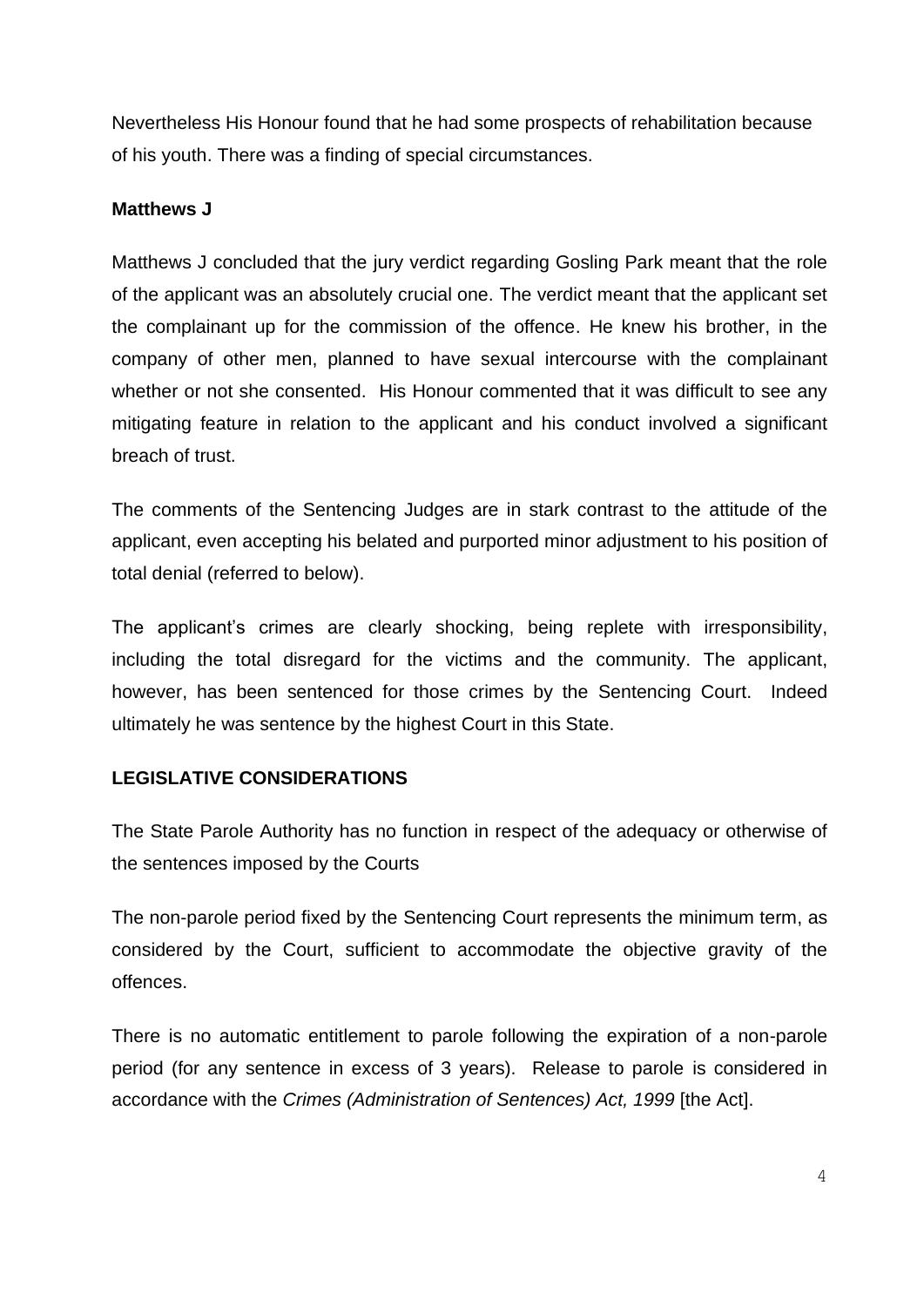That Act provides mandatory considerations [in S 135(3)] in considering the interests of community safety for the purposes of S 135(1). Absent "exceptional circumstances", the Parole Authority must not make an order for a serious offender unless the Serious Offenders Review Council advises that release on parole is appropriate: S 135(5).

Pivotal provisions are S135(1) and (2). The Parole Authority must not make an order directing the release of an offender unless it is satisfied that it is in the interests of the safety of the community: S 135(1). In considering that question (community safety), the Authority must have regard to the matters specified in SS  $[2]$  (a) – (c) namely, the risk of release to community safety; whether release to parole is likely to address the risk of re-offending *AND* (c) the risk to community safety of releasing the offending at the end of the sentence without a period of supervised parole, or at a later date, with a shorter period of supervised parole.

The weight to be given to the considerations under the Act will vary according to the specific circumstances, including the timing of the parole consideration.

Every determinate sentence imposed by a Court comes to an end. Ordinarily, release is inevitable. It is clearly important to provide some structure to facilitate re-integration in the interests of community safety. That consideration (community safety) extends beyond the expiration of the sentence. There are different mechanisms available to facilitate structure for re-integration and community safety. Release without the opportunity for structure or supervision makes little sense in terms of community protection.

#### **PROGRAMS**

The applicant completed HISOP (High Intensity Sex Offenders Program) on 20 September 2019 in a satisfactory manner. Following program completion, a number of recommendations were made as to risk management and reintegration to occur both in and out of custody inclusive of engagement with services providers for interpersonal skills, continued participation in HISOP maintenance and support and guidance from Community Corrections.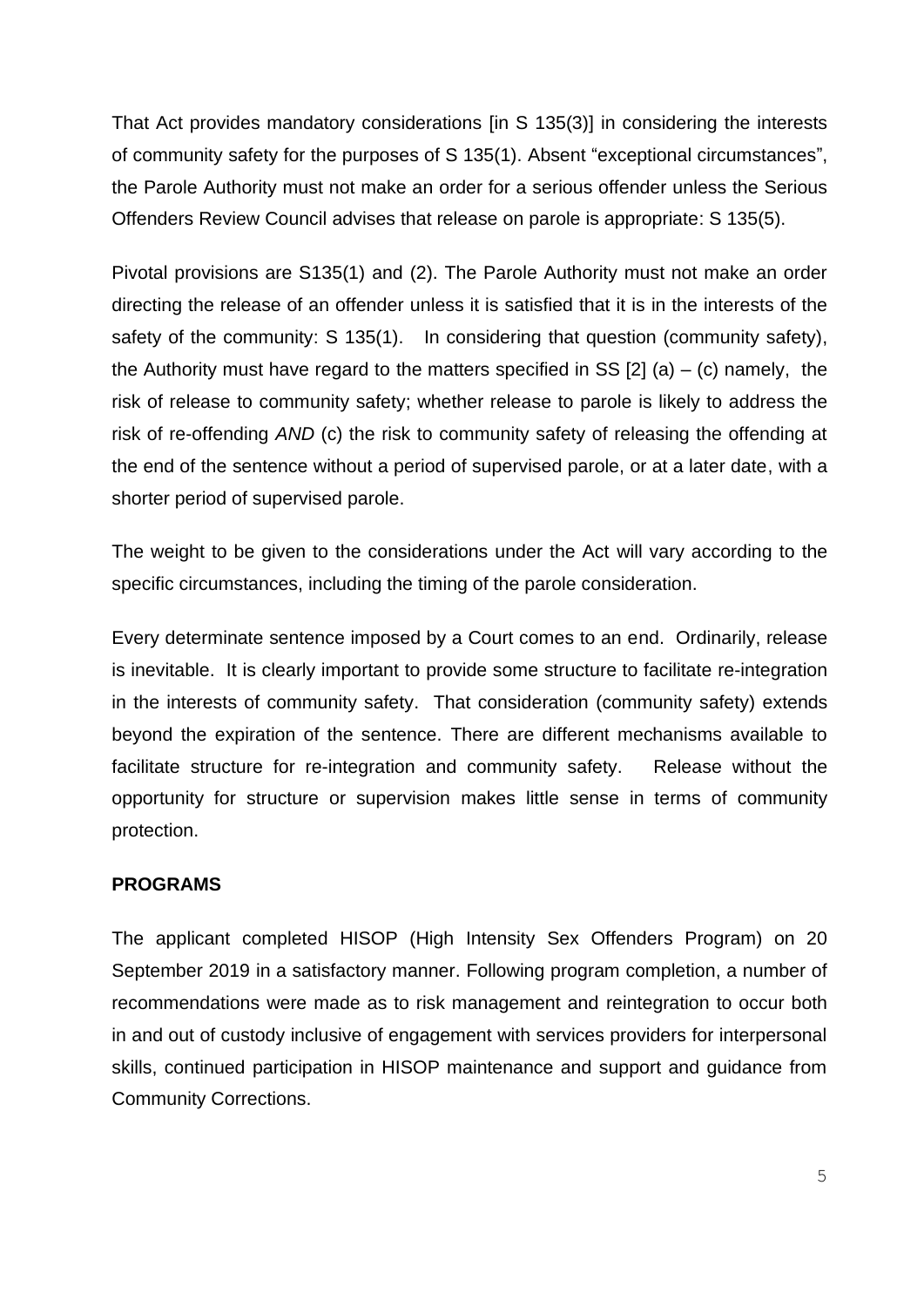He completed EQUIPS Foundation on 10 October 2020 and was described as respectful and engaged (reference CCO report of 13 October 2020).

At the time of the review hearing, he had commenced the Real Understanding Self Help (RUSH) program for the second time. It is noted his first attempt at RUSH was in 2017 where the program was unable to be completed given staff shortages. It has been confirmed that the applicant has now completed RUSH, where he was described as a "consistently committed participant". Following the completion of RUSH, the offender has no further custodial program requirements.

# **DEVELOPMENTS POST THE PAROLE AUTHORITY'S INTENTION TO REFUSE PAROLE**

The matter was stood over following the hearing on 12 February 2021 to enable some clarification of the likelihood of the applicant being able to access external leave.

Similarly, on 30 April 2021 the matter was further adjourned for essentially the same reason.

## **DEVELOPMENTS POST THE REVIEW HEARING OF 30 APRIL 2021**

#### **Supplementary Community Corrections report 4 August 2021.**

This report confirms a significant improvement in the applicant's behaviour and attitude over the past two years. The applicant retains family support.

The applicant commenced the Real Understanding of Self-Help (RUSH) program on 13 July 2021. It was then anticipated that it will conclude on or by 16 September 2021.

His participation in the six sessions as of that date had been described as excellent and he had expressed his willingness to complete RUSH.

It is also reported that there has been a considerable shift in the applicant's understanding of the aggravated sexual assault conviction, to the extent that he accepts that 'perhaps' consent had not been given by the victim. The applicant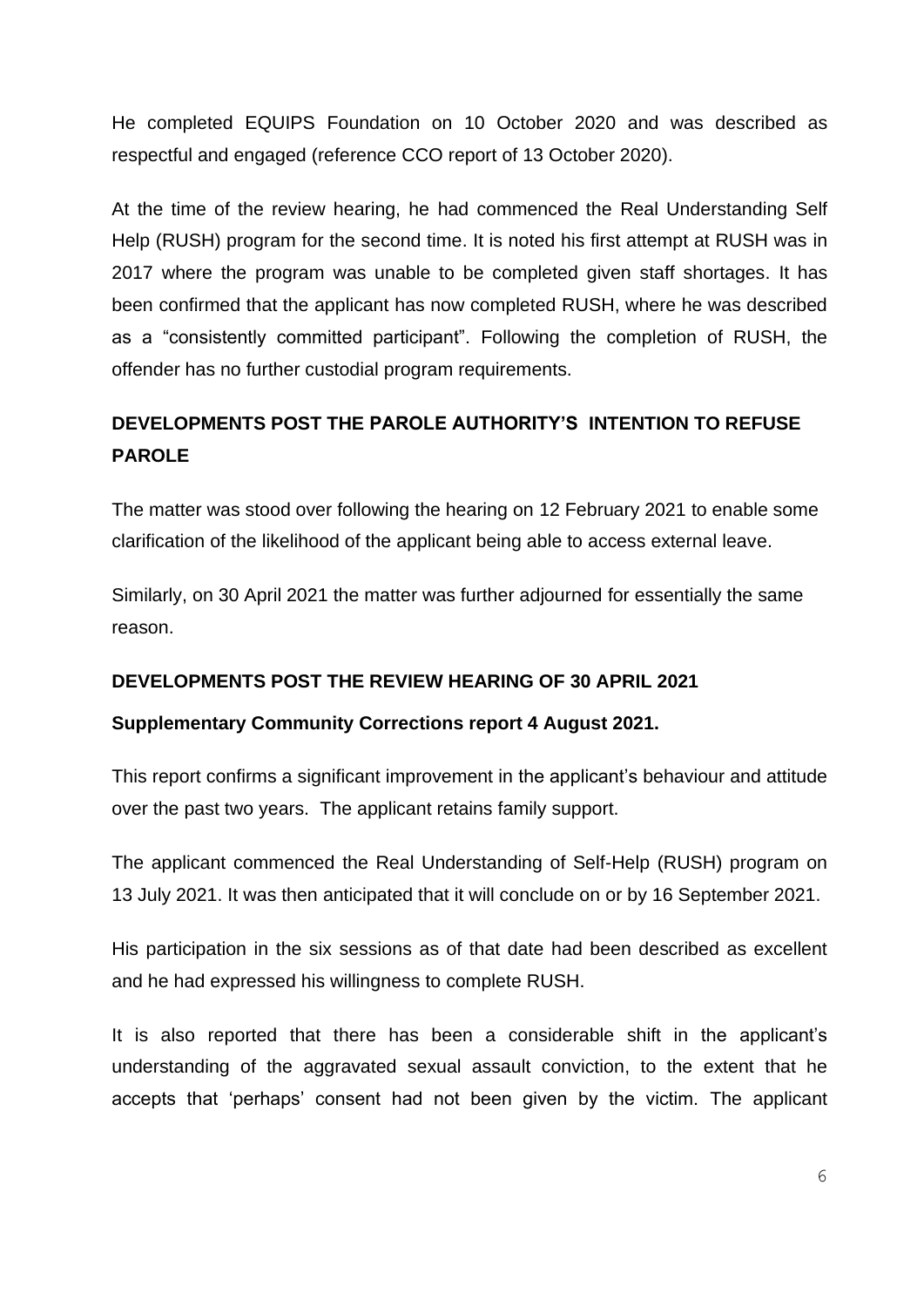reflected that he "*was then 17 years and is now 38 and he would never be in that situation again*".

The Authority accepts that there has been some belated attitudinal shift, but not such as constitutes any real acknowledgement of the gross criminal conduct described by the sentencing judges.

According to the report, there are no concerns as to his current mental health. He is willing to engage in psychological intervention upon release.

He commenced to work on Community Projects on 15 March 2021 (Bathurst showground and local Church grounds). He is reported to have worked diligently.

On 23 June 2021 all external leave programs were indefinitely suspended by the Commissioner of Corrective Services, due to COVID-19. The applicant had completed 30 days off complex on Community Projects to date.

It is acknowledged in the report that the applicant would benefit from day leave, which would require a C3 classification (which had not been attained) together with a transfer to a Metropolitan Correctional Centre. It is noted that the timeframe for resumption of external leave programs is unknown and the applicant's sentence will expire on 1 January 2024. Further, time in custody with no clear time frame to achieve a pathway for external leave would result in less time for parole supervision.

"It is noted in the SOAU [Serious Offenders Assessment Unit] report that Mr Skaf may require longer than usual time to adapt to community life given his complexity and the challenges he will face after such a lengthy period of imprisonment from a young age."

The applicant has an offer of post release employment and has suitable post release accommodation which has been assessed as suitable by Community Corrections.

He has been assessed as low/medium risk of general re-offending according to the Level of Service Inventory – Revised LSI-R.

A CSNSW psychologist has assessed the applicant as in the well above average range of committing further sex offences.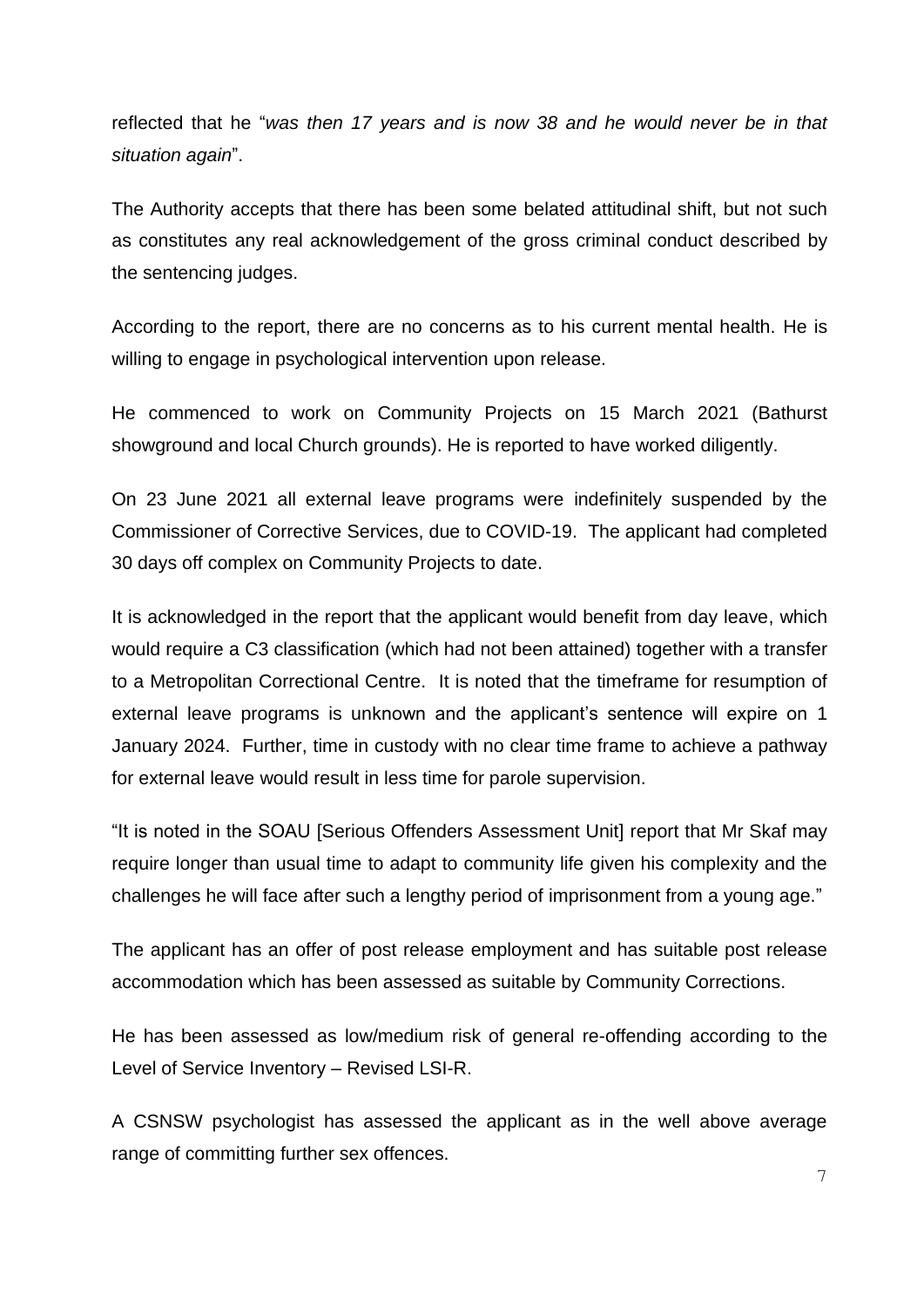Release is recommended following the completion of RUSH. It is recommended by the Senior Community Corrections Officer, the Unit Leader and the Director, Community Corrections. The Director noted

*"The outstanding aspect of the optimal plan for re-integration for Mr. Skaf is pe-release leave, with this being significantly hampered on two occasions through Covid 19 and circumstances beyond Mr. Skaf's control. It is recognized and agreed that this would be the ideal transition pathway in this case however it is also recognized that to achieve the supervision plan and assist reintegration, a two year parole period would be optimal This will allow the supervision plan to be address as per the SOAU recommendations and provided Mr. Skaf with the length of supervision and related interventions time to engage and build on treatment gains. With no clarity on the resumption of external leave and the resulting potential shortening supervision period, it is considered in the best interest of community safety for parole to be granted."* 

The Director also addresses the benefits of parole in terms of structure, accountability, treatment and support.

## **Updated Serious Offenders Review Council report dated 10 August 2021**

This report traverses the relevant material including a detailed reference to an SOAU report dated 15 June 2021.

The Authority has considered the totality of the SORC report and the material referred to therein.

SORC concludes:

*"Due to the inmate holding a level of high risk of re-offending and being in the above average risk of committing further sex offences, Community Corrections have developed a risk management plan based upon him residing in the family home*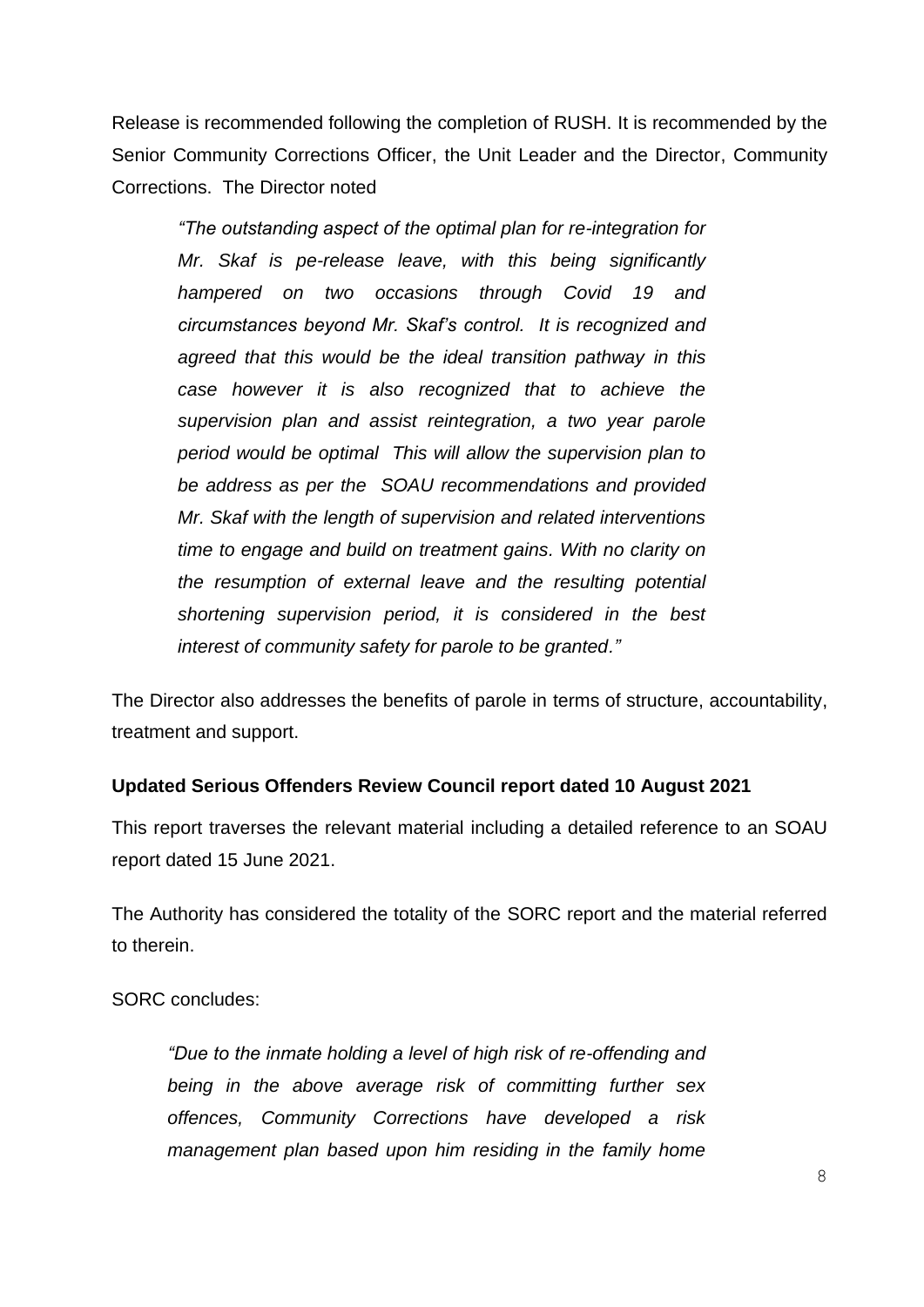*once released to parole. In the Supplementary Report of Council dated 9 March 2021 it was recommended that a period of (6) months undertaking work pursuant to his Off permit would be beneficial to his re-integration and release to parole considerations. Prior to the intervention of Covid once again and all leave being suspended as at 23 June 2021, Skaf commenced working in Community Projects at Kirkconnell on 15 March,2021. Records indicate that Skaf adapted well to the transition to off complex; he worked diligently as part of a team and accepted feedback in an appropriate and mature manner. He is undertaking the RUSH programme, with his participation being described as excellent. It is anticipated he will complete RUSH, if not already, later this month. He has demonstrated he can comply with the routine of the Correctional Centre and Off complex work. It would appear that it has reached the point, given the expiry date of his sentence, for him to be tested in the community. Noting the post release plans documented in the report of Amanda Cremer (undated) any further time in custody would not appear to be useful in relation to his re-integration. SORC advise that release to parole is appropriate once he has completed RUSH."*

Community Corrections and SORC presently speak with one voice.

In all the circumstances, the recommendation is that it is appropriate that re-integration be effected via parole supervision following the completion of RUSH.

# **Supplementary Submissions on behalf of the State of New South Wales (the State) dated 24 August 2021.**

The principal submission is, that should the Authority now consider release in view of developments since 30 April 2021, the Authority should give effect to each recommended additional condition, so as to mitigate the risk posed by the offender to the safety of the community.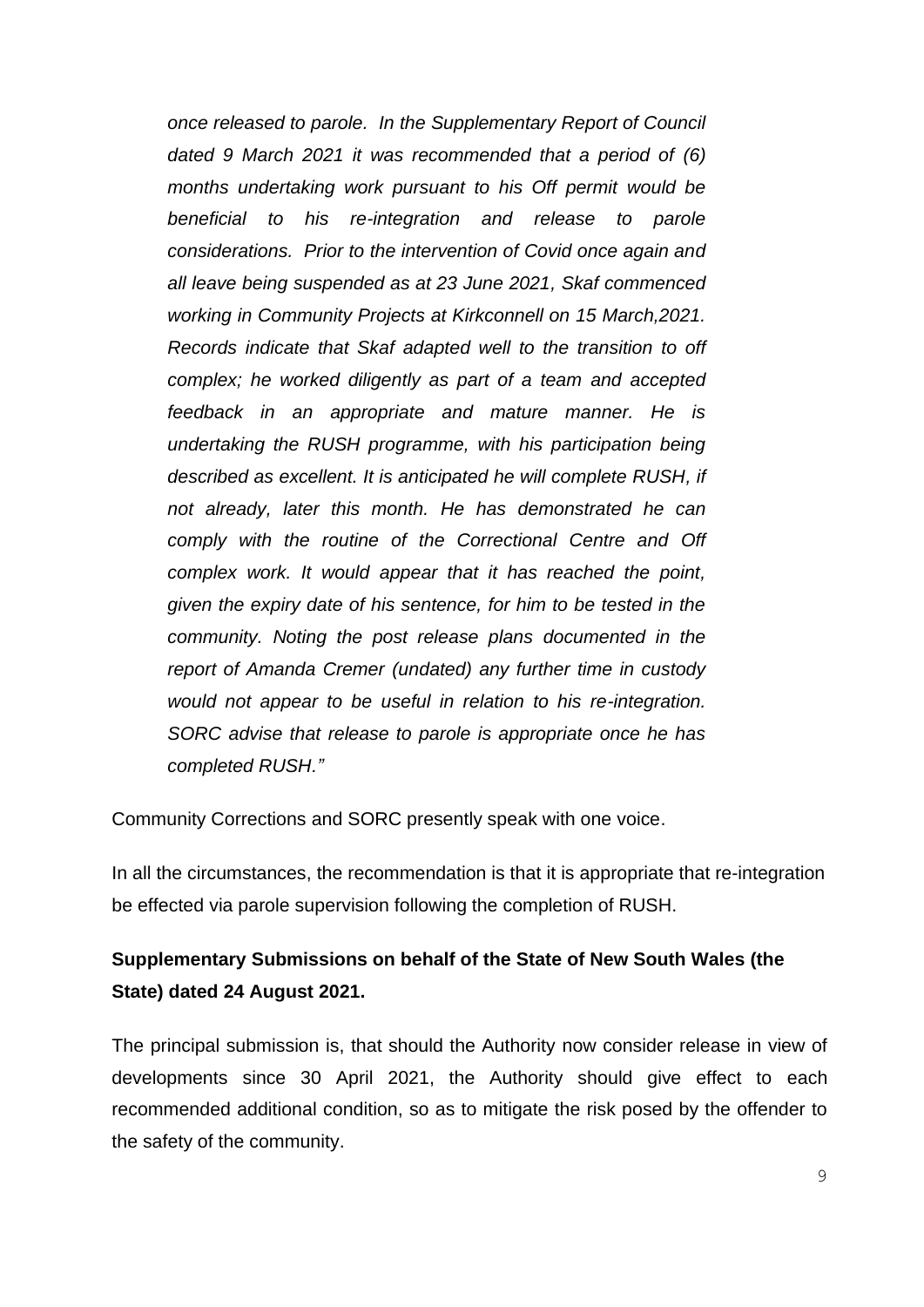In oral submissions, Joanna Davidson, for the State, said the pathway of external leave, previously favoured by the State, has "effectively been cut off by the indefinite prolongation of the COVID-19 restrictions".

Ms Davidson further submitted:

*"The State does not oppose parole subject to the imposition of the very strict conditions that have been recommended by Community Corrections… and I note are not opposed by the offender."* 

The State disputes that mandatory electronic monitoring is inapplicable (as suggested in various reports) for the reasons set out at paragraph [34].

The Authority accepts that Mandatory Electronic Monitoring **does** apply.

#### **CONCLUSION**

The Authority has considered the totality of the State submissions and the annexure (report of the Serious Offenders Assessment Unit).

The likely effect of parole on the victims is also acknowledged by the Authority.

At this time, release on parole under strict conditions, presents as the only viable avenue for re-integration and community protection. COVID-19 has effectively frustrated the obvious alternative.

The Parole Authority accepts the advice of SORC having regard to all the circumstances. The applicant's sentence commenced 3 January 2001 and will expire 1 January 2024. He has been held in custody three and a half years past the expiration of his non parole period.

Noting the time remaining on the sentence, the Authority considers that parole supervision with appropriate conditions and structure provides the only realistic option for re-integration and community protection.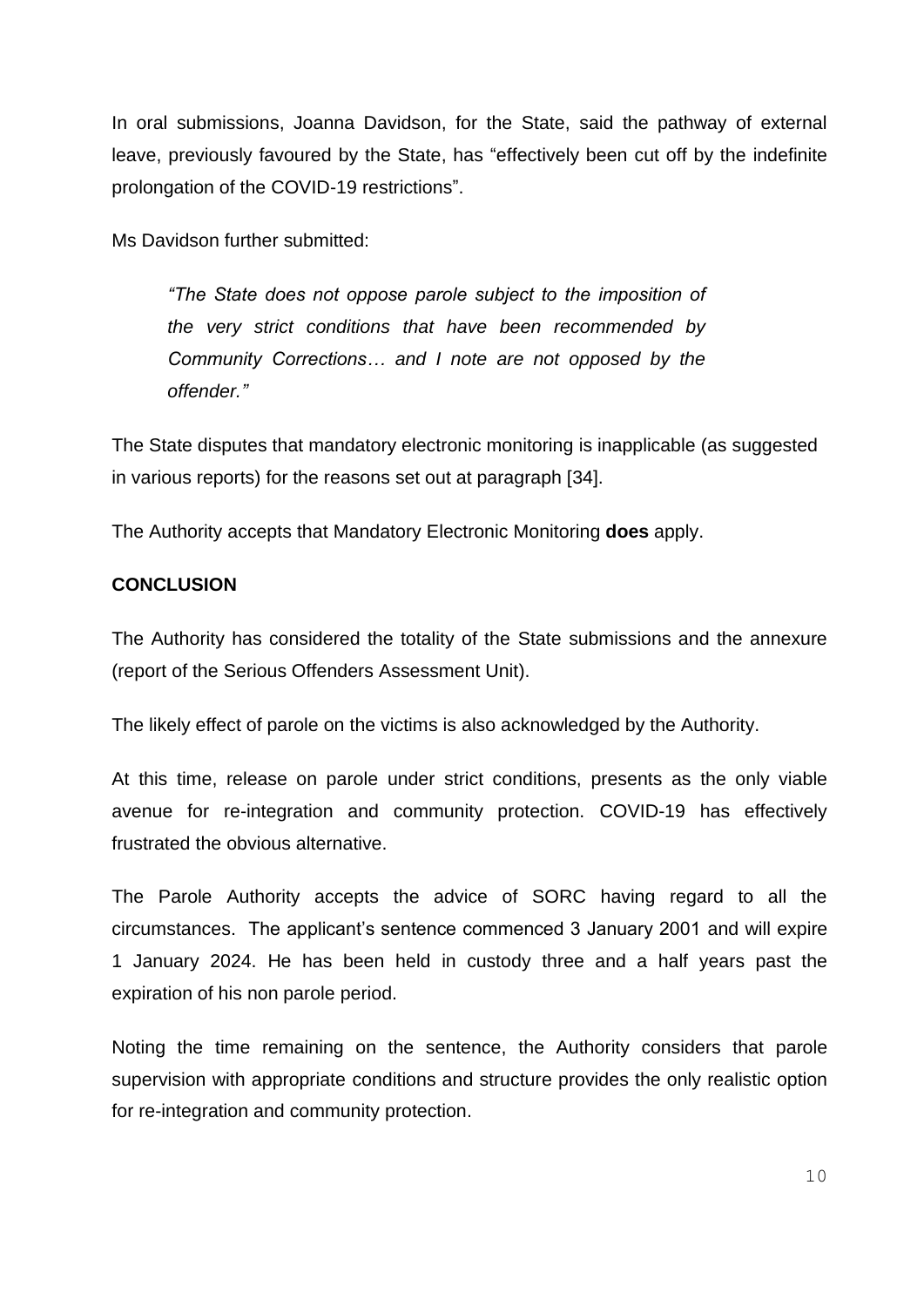The Authority determines that it should grant parole.

In making that determination, the Authority has taken into account the mandatory considerations pursuant to the Act.

It also notes the following reasons:

5 - It is the offender's first period of adult incarceration.

8 - The Parole Authority, taking into account the submission prepared on behalf of the State, considers that the community interest is more appropriately served by the benefits accruing from parole supervision.

9 - Parole is recommended by the Community Corrections Officer in the pre-release report.

10 - The Serious Offender Review Council (SORC) advised that release to parole is appropriate.

13 - The offender has demonstrated recent improvement in prison performance

15 (d) - The offender has participated in community projects.

17 - The offender has participated in relevant programs to address offending behavior namely - HISOP, EQUIPS Foundation, RUSH

20 - The offender has suitable post release plans in the community.

22 - The offender has employment upon release.

23 - There are appropriate interventions for the offender to participate in upon release and the offender is willing to engage in those.

26 - There is a need for the offender to have a period of supervised parole, prior to the expiration of his sentence, to:

- a) minimize the effects of institutionalisation
- b) facilitate contact with appropriate community support services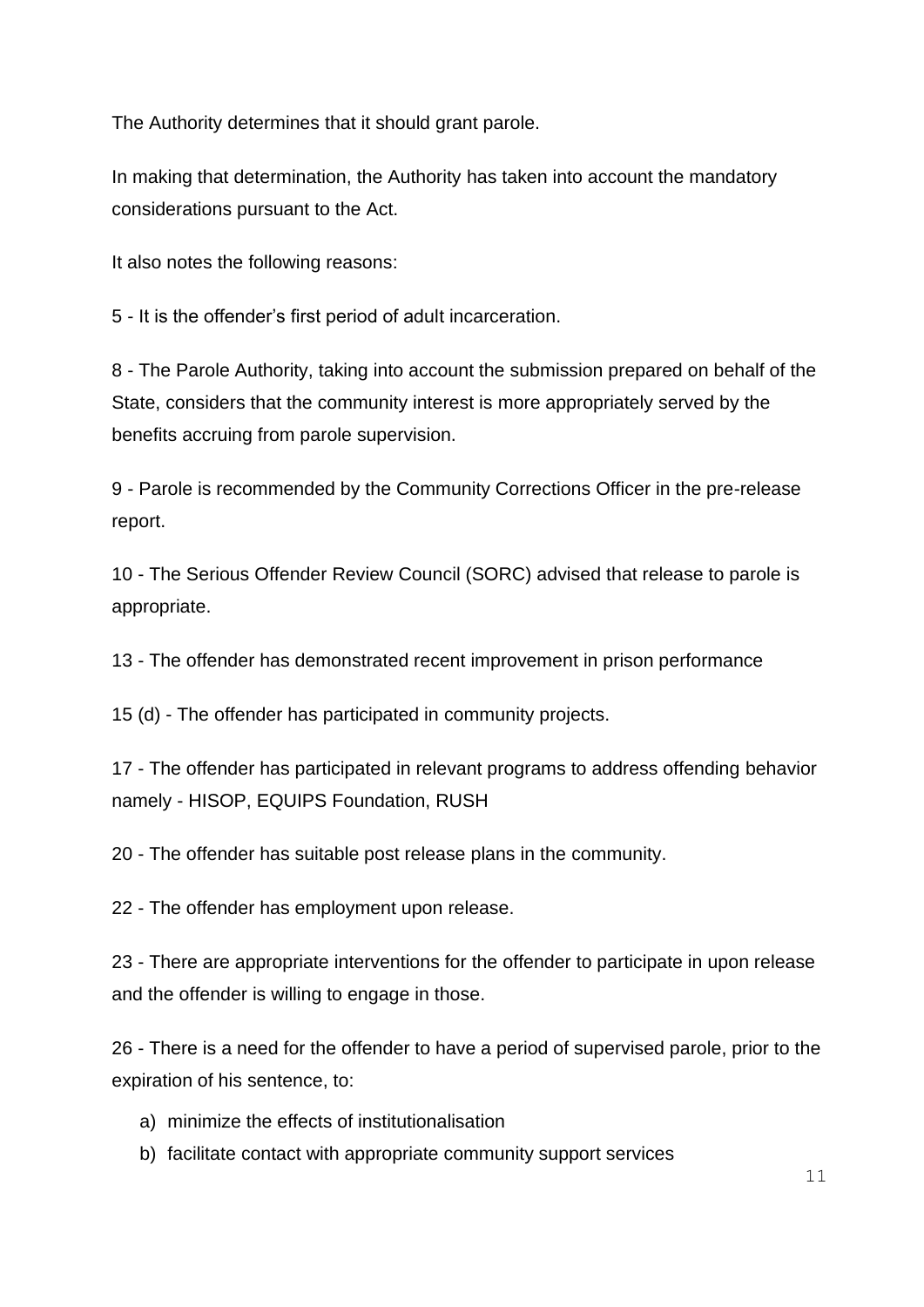29 - The offender's risk of re-offending can be addressed through parole supervision.

## **ORDERS**

Parole is granted not earlier than 1 October 2021 not later than 8 October 2021.

Standard Conditions 1-11, inclusive of mandatory electronic monitoring and additional conditions will apply:

## • **Mandatory Electronic Monitoring:**

While your parole is supervised you are subject to mandatory electronic monitoring:

a) You must submit a schedule of proposed activities to a community corrections officer for approval if directed to do so by the officer.

b) You must submit to electronic monitoring.

c) You must comply with all reasonable directions from a community corrections officer or electronic monitoring officer about electronic monitoring.

d) You must not remove, tamper with, damage or disable your electronic monitoring equipment.

## • **Standard conditions of parole:**

While you are on parole:

- 1. You must be of good behaviour.
- 2. You must not commit any offences.
- 3. You must adapt to normal lawful community life.

When you are first released on parole:

- 4. You must report:
	- a) to a community corrections officer at a time and place directed, or
	- b) if you have not been given a direction, to a Community Corrections office within 7 days of your release.

While your parole is supervised:

5. You must report to a community corrections officer at the times and places directed by the officer.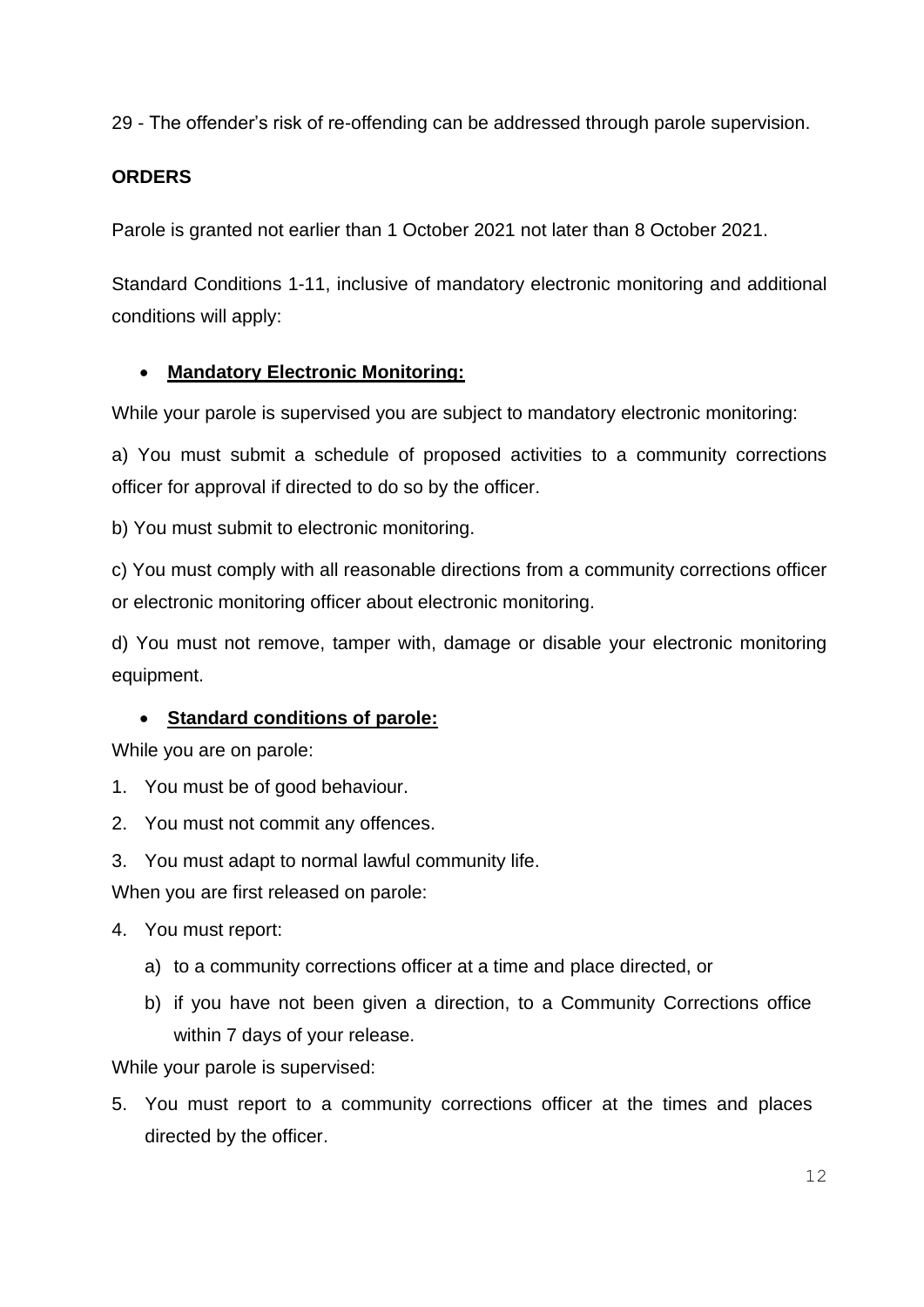- 6. You must comply with all reasonable directions from a community corrections officer about:
	- a) the place where you will live
	- b) participating in programs, treatment, interventions or other related activities
	- c) participating in employment, education, training or other related activities
	- d) not undertaking specified employment, education, training, volunteer, leisure or other activities
	- e) not associating with specified people
	- f) not visiting or frequenting specified places or areas
	- g) ceasing drug use
	- h) ceasing or reducing alcohol use
	- i) drug and alcohol testing
	- j) monitoring your compliance with the parole order
	- k) giving consent to third parties to provide information to the officer that is relevant to your compliance with the parole order.
- 7. You must comply with any other reasonable directions from a community corrections officer.
- 8. You must permit a community corrections officer to visit you at the place where you live at any time, and permit the officer to enter the premises when they visit you.
- 9. You must notify a community corrections officer if you change your address, contact details or employment. You must do this before the change occurs if practicable, or within 7 days of the change occurring.
- 10. You must not leave New South Wales without permission from a community corrections manager.
- 11. You must not leave Australia without permission from the State Parole Authority.

## • **Additional conditions:**

19. You must if so directed by your Officer, participate in the following intervention, Forensic Psychology Services Maintenance.